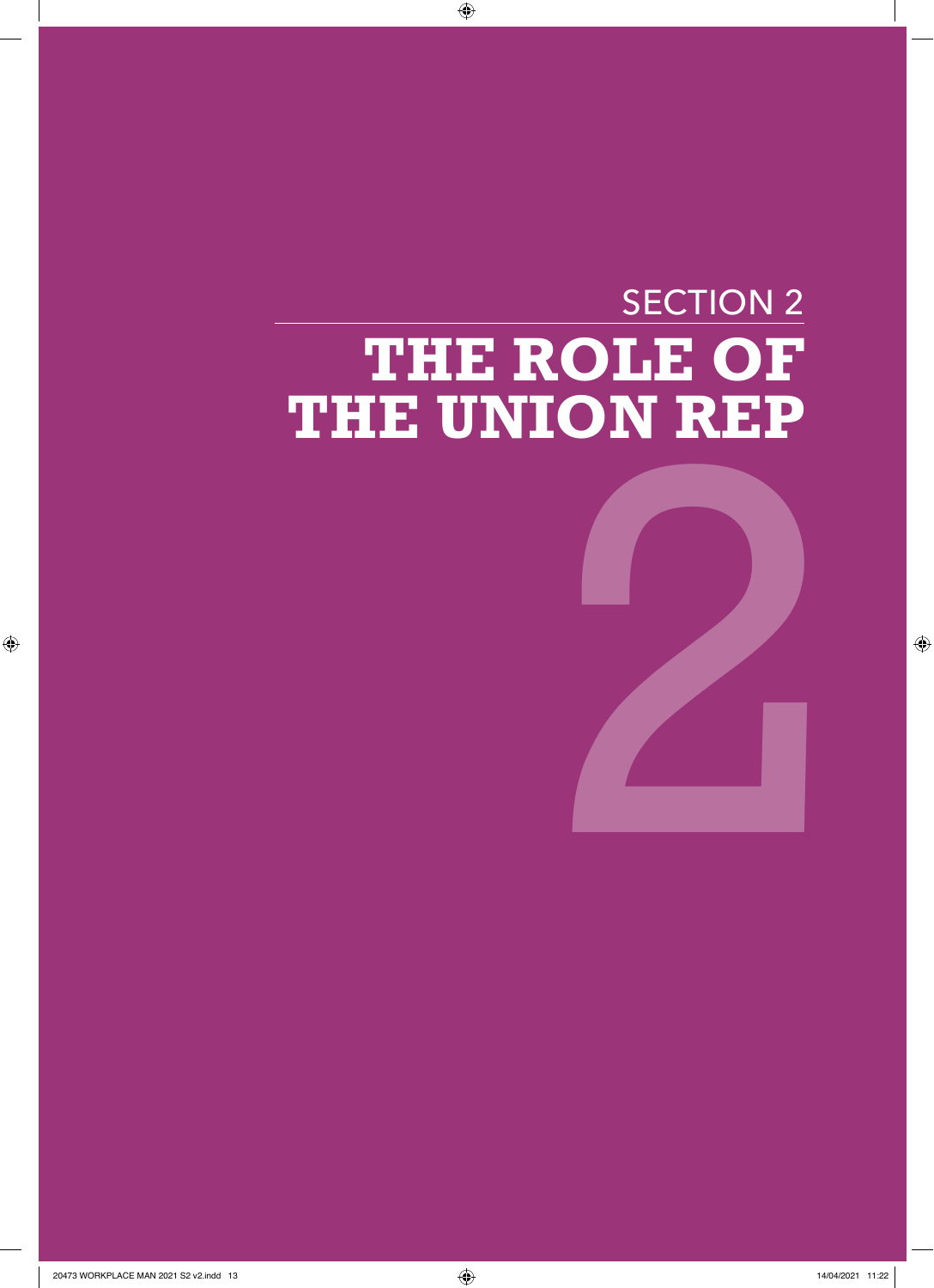# **THE ROLE OF THE UNION REP**

Local reps are important because they are the backbone of their union. Without representation at workplace level there would be no-one to act as the link between members, the employer and the union and no-one to organise, represent and negotiate on behalf of people in the workplace.

⊕

Here's a short list of some of the things union reps get involved in:

- recruiting members into the union and organising them around workplace issues
- > talking to members about workplace issues, advise them and keep them informed of the latest developments
- › representing members who have problems
- > branch work and the wider union
- › negotiations with the employer.

Even so, depending on the nature of workplace and branch organisation not all union reps necessarily have the same roles within the union team.

For instance:

⊕

- › Not every rep gets involved in workplace disciplinary problems, although all would be interested in the outcome of individual representation cases.
- › All union reps will talk to supervisors and managers as a matter of routine but not all union reps will be involved directly face-to-face negotiations over key issues.

# **Why become a union rep?**

There are all sorts of reasons. People may:

- › be good communicators and their work colleagues think that they would be good in the role
- › feel strongly about issues and want to change things for the better
- > be dissatisfied with something at work and want to have the rights of a rep to influence members and management
- $\lambda$  be persuaded to have a go by other union reps looking for strengthen the union team
- › be pleased with the outcome of a personal case that was handled by the union and want to give something back
- › be the only one to do the job because nobody else will try.



> Talk to another union rep at work or contact your branch about becoming a union rep.

The way a union rep is chosen depends on the rules of their union. It will involve the relevant members and might be done a meeting, or via a postal ballot but once the decision is made the union will need to approve the appointment. The role new rep can take up their role once the employer has been notified by the union.

Here's more useful advice taken from experienced union reps:

- › Meet regularly with the employer and managers, both informally and informally, to get to know them. This is useful when planning how to take up an issue or in planning improvements in pay, terms and conditions.
- › New reps can shadow other more experienced colleagues in those meetings too. They can also get training from their union and the TUC as well as backup from experienced reps and branch officers at work.
- > A union rep can't do everything on their own. Reps often become involved in different activities depending on experience, skills and time. Union reps need to work together as a team, supporting each other, even if there are only two in the workplace!
- › Union reps need to be communicators, letting their members know what they are doing and why. This doesn't necessarily involve speeches at big meetings. The best way is through dayto-day conversation. If they are away from the workplace they should let their work colleagues know where they are.
- › Publicise union successes in negotiating with management and representing members in individual cases. Everyone in the workplace will be interested, it will help to retain support from members and open the door to recruit new ones.

**14** | THE TUC WORKPLACE MANUAL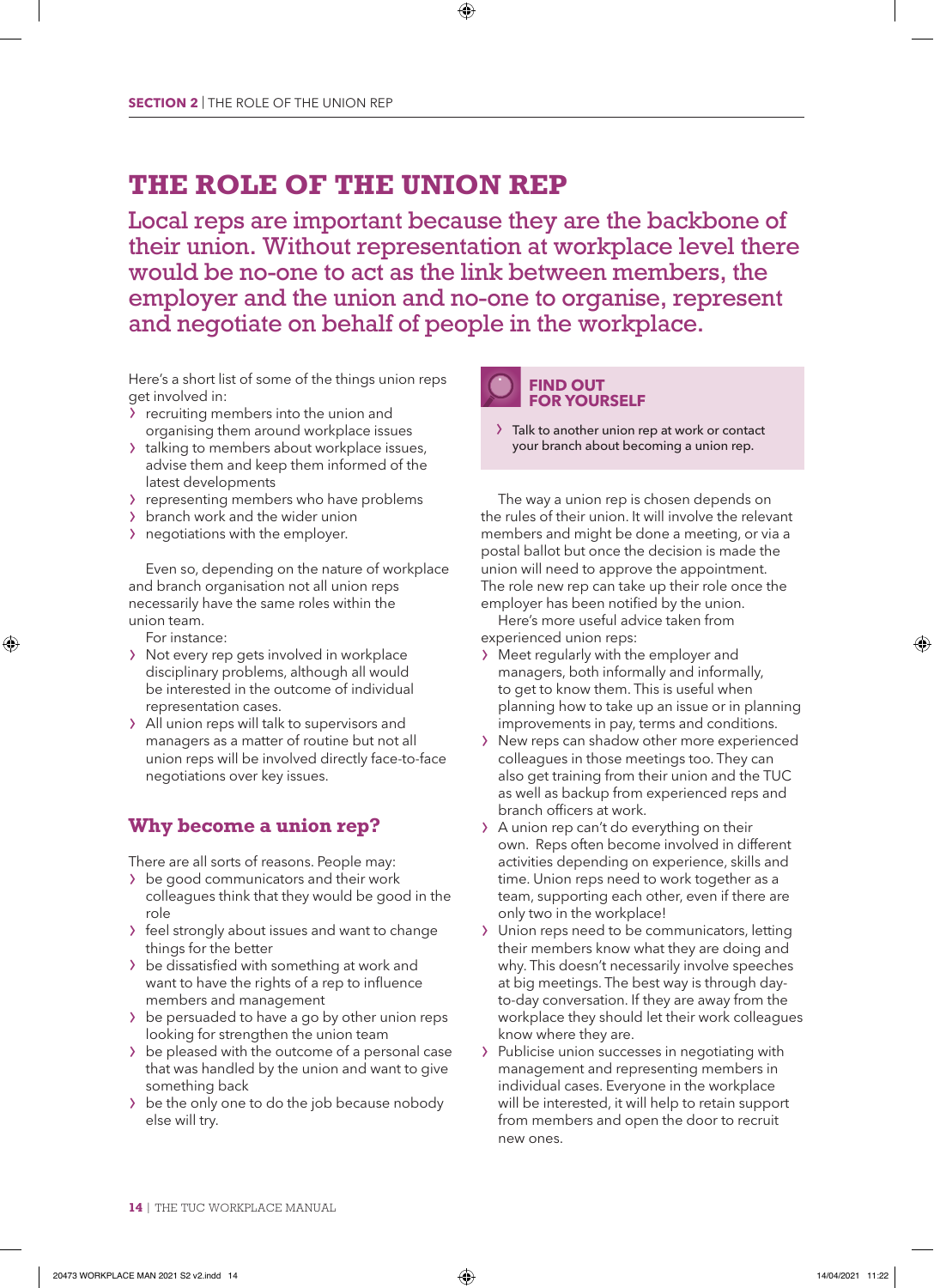#### **SECTION 2** | THE ROLE OF THE UNION REP

- › Sometimes union members feel they can sort out issues on their own but everyone should be encouraged to see the union reps as their first resort, not their last!
- › Union reps are problem solvers but think the problem through first. Members may highlight workplace problems that perhaps need taking up with managers. Be careful though, sometimes an issue can be the result of a misunderstanding and not the sort of thing that needs to be raised with managers.
- > It can be useful to approach management to seek an informal solution to problems. That could be done through a brief meeting with the line manager, or even through a phone call. Take advice from someone with experience to help ensure that a problem isn't made worse.

## **DIFFERENT REPS, DIFFERENT ROLES**

There are several types of union rep, with separate roles, although sometimes different names are used to describe them:

- › **Union rep or steward** has statutory rights to represent members in the workplace and carry out other workplace duties.
- › **Health and safety rep** has statutory rights to cover many aspects of health, safety and welfare in the workplace and attends health and safety committee meetings. In most unions the union rep and the health and safety rep are two separate positions. In other unions, once you become a union rep you are automatically the safety rep. They are, however, different roles.
- › **Union learning rep** has statutory rights for promoting and organising education and training in their own workplace.
- › **Equality rep** covers all aspects of promoting, organising and negotiating equality and fairness at work (see Section 3 on Equality).
- › **Senior steward or convenor** is a union rep with a lot of experience of dealing with workplace issues and will represent the workforce at meetings with management to negotiate pay or changes in working conditions.
- › **Union full-time officer** can be elected or appointed according to the union rule book. This officer works full-time for the union and supports all regional union activities and representatives. Their main function is to become involved in members' cases when they reach a higher level with management. Some unions also employ fulltime organisers to support branches.

> If that doesn't work speak to senior workplace reps about using formal procedures. That should always be a collective decision by the union team and advice may be needed from the relevant union officer. Taking a step by step approach means better planning and will increase the chances of a successful outcome.

⊕

- › Apply collective thinking to representation work. Some issues arising from an individual case often turn out to be 'collective' in the sense that they affect a number of other people, not just the person who brought the problem forward in the first place.
- This should always be borne in mind because taking up problems with the employer collectively can provide a stronger base from which to progress. Working with other union reps on issues that affect their members too can have more impact. It also means that the union can work towards resolving the underlying causes of discipline or grievance cases that come up again and again. That can make a big reduction in the number of cases union reps gets involved with, saving time and energy for other things. Management too gain from such an approach because it can help to make the workplace more efficient by also removing the causes of concerns that they also have.
- › What about non-members? Well, unions are membership organisations funded almost entirely from members' contributions. As a rep you should take every opportunity to encourage people to join the union. However, it must be noted that most people do come to the union in times of trouble or if they have a grievance. They will not normally be able to get assistance for things that happened before they became a member.
- › What if there is a complaint against another member? It may well happen that a rep takes up an issue for a union member against another person who is also a member of the same union. That member is entitled to representation too although not through the same union rep. There is a need to careful, to be fair and to ensure that confidential information is not shared. Advice should be sought from the union to try and make sure the right approach is being taken.
- › What if a union rep feels they cannot help? Although union reps should always try to assist members, in some cases they may feel unable to help because they: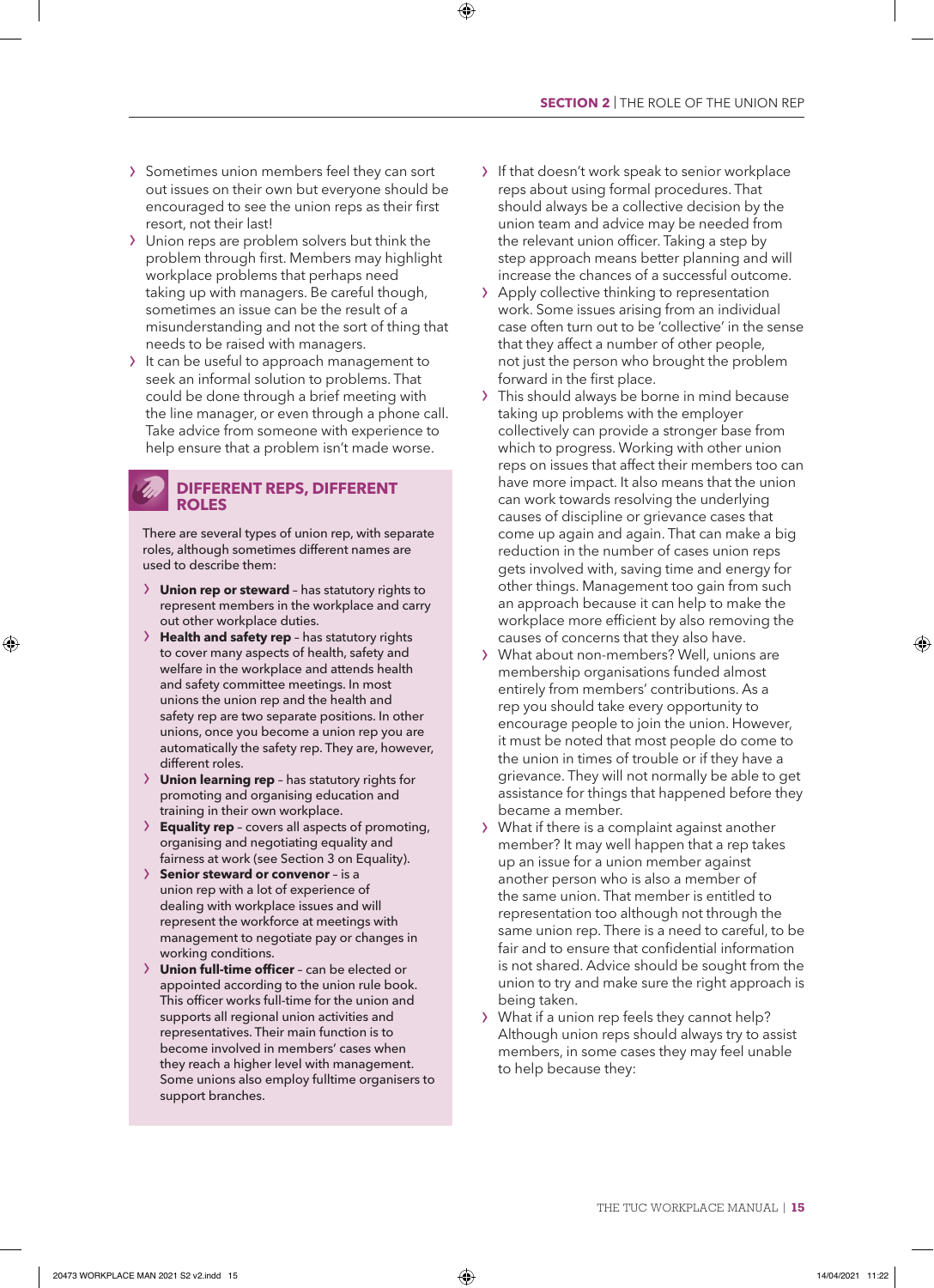- are too close to the issue and cannot be unbiased
- know the member(s) involved too well
- feel out of their depth and without the relevant experience to take a case forward, e.g. the case is too complex

# **CHECKLIST**

#### **Good practice for dealing with problems at work**

- › Don't delay in speaking to members. A good rep listens to what is being said.
- › Aim to deal with issues informally and quickly once you are aware of them rather than dragging them out into formal, time-consuming procedures. Sometimes just threatening to take issues through the formal procedure will force the employer to make a decision quickly.
- › Become familiar with your own workplace agreements and procedures. Have your own copies or know where to find them.
- › Keep notes and copies of all dates, letters and documents relating to your union work. Keeping a diary is a useful method as you can always look back on it at a later date.
- › Get all the facts before you start a course of action. Sometimes claims are only rumours or members just want to let off steam at someone.
- > Don't try to move mountains. Take small steps but be well organised. Know your limitations and don't be afraid to ask for help. There is a vast resource of experience and expertise within the union that a rep can access.
- > Be clear about your objectives. Prioritise what needs to be done in your role depending on the needs of your members, and have a plan about what you want to do each week. Remember – failing to prepare is preparing to fail!
- › Do not speak or write to management or anyone else until you have planned your intervention and are sure what you want to happen. Formalise things only when you have exhausted all procedures. Always have a fallback position – you won't win every time! Be prepared to compromise on some issues to gain success in others.
- › Communicate with all the reps in your workplace. There are many instances where you can act together.
- › Publicise your successes, which reminds employers of their responsibilities and encourages more people to join the union.

— fear that winning a case could adversely affect others' terms and conditions

⊕

- have been advised by the union that the case is not likely to succeed
- are concerned that a member has refused to take the advice of a rep on how to pursue a case.

In any of the above circumstances, another rep or a union full-time official should take up the case, particularly if the case is complex:

- Even when a member has contributed fully to the circumstances they are in, a rep can play an important role in ensuring that any disciplinary action taken against that member takes into account extenuating circumstances, is appropriate to the case and not inconsistent with other previous disciplinary decisions by the employer.
- › Sometimes, after pursuing a case through the available procedures, it may be that the workplace unions feels the case has reached the end of the line and no further progress can be made. Union reps should take advice on this.
- › Legal advice or legal representation is not generally appropriate or necessary. Reps should avoid giving interpretations of the law or promising success in a case. Every eff ort should be put into resolving employment relations problems at workplace level. If that is not done it is likely be the first issue picked up if the case gets as far as an employment tribunal hearing.
- › Where a workplace rep feels a case may require legal involvement, their union fulltime officer should be contacted for advice. If an application for legal advice is thought necessary the members involved will have to follow the union's system for doing so.

# **More information**

#### *Acas*

### www.acas.org.uk

Online text helpline 0300 123 1100 Advice booklets and website covering all aspects of employment rights and rights for reps. This includes downloadable copies of all four Acas Codes of Practice.

#### *Labour Research Department*

 www.lrd.org.uk LRD is an independent research organisation

publishing news and information for trade unionists.

**<sup>16</sup>** | THE TUC WORKPLACE MANUAL